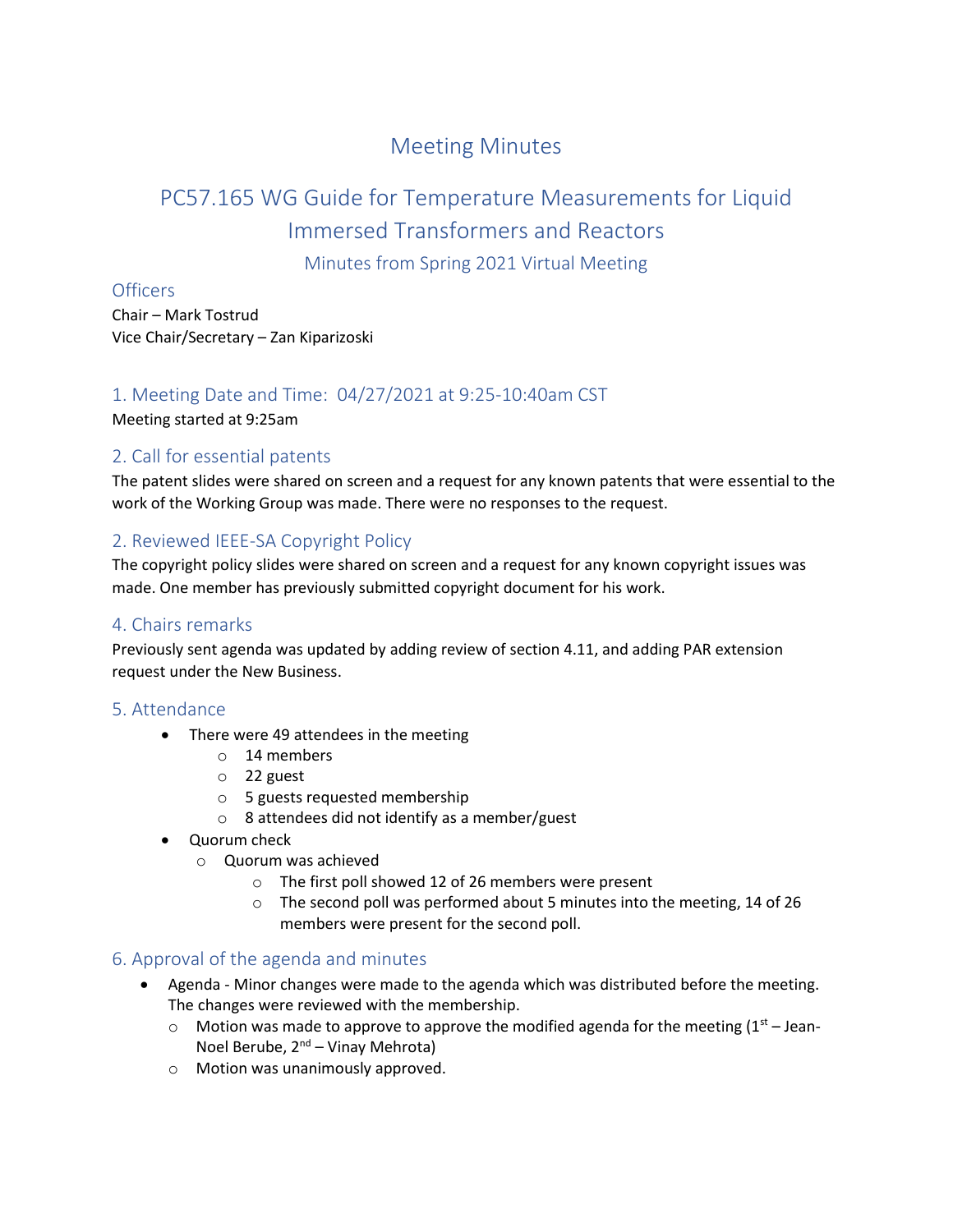- Minutes Minutes from the Fall, 2020 virtual meeting were reviewed
	- $\circ$  Motion was made to approve the fall, 2020 virtual meeting minutes (1st Sam Sharpless 2nd – Vinay Mehrota)
	- o Motion was unanimously approved.

#### 7. Old Business

Chair presented changes and review results for various sections in the guide:

• Purpose:

After review of the Purpose and brief discussion, motion was made to add purpose statement in the document and proceed with PAR revision. Motion was anonymously approved.

- $\circ$  Motion was made to approve the purpose statement in the draft (1st Vinay Mehrotra, 2nd – Stuart Chambers)
- o Motion was unanimously approved.
- Section 3 Definitions:

A final review was performed. Suggestion was made to provide illustrations in annex A.5 and A.6. Hakim Dulac volunteered for this task.

o Motion was unanimously approved.

Motion was made to approve Definitions. Motion was anonymously approved.

• Section 4.3. – Winding Temperature Measurement A final review was performed.

Motion was made to approve this section. Motion was anonymously approved.

- $\circ$  Motion was made to keep Section 4.7 Tank Wall Measurements in the guide (1st Ryan Musgrove,  $2^{nd}$  – Jean-Noel Berube)
- o Motion was unanimously approved.
- Section 4.4 Core Temperature Measurements:

A final review of this section was performed.

- $\circ$  Motion was made to approve Section 4.4 (1<sup>st</sup> Hakim Dulac, 2<sup>nd</sup> Ryan Musgrove)
- o Motion was unanimously approved.
- Section 4.7 Types of Equipment for Making Tank Wall Temperature Measurements: There was a recommendation in an earlier meeting to remove this section and other sections that did not have content. However, unlike the other sections, extensive work has already been completed on this section. Based on this, the chair requested a motion to keep section 4.7.
	- $\circ$  Motion was made to keep Section 4.7 Tank Wall Measurements in the guide (1st -Sam Sharpless, 2<sup>nd</sup> - Stuart Chambers)
	- o Motion was unanimously approved.

After the motion was approved, it was noted by the members that section 4.7 contained content which really should be part of 4.2.3.

- $\circ$  Motion was made to review Section 4.7 and merge relevant portions with 4.2.3 (1st - Gilles Bargone, 2<sup>nd</sup> Hakim Dulac)
- o Motion was unanimously approved.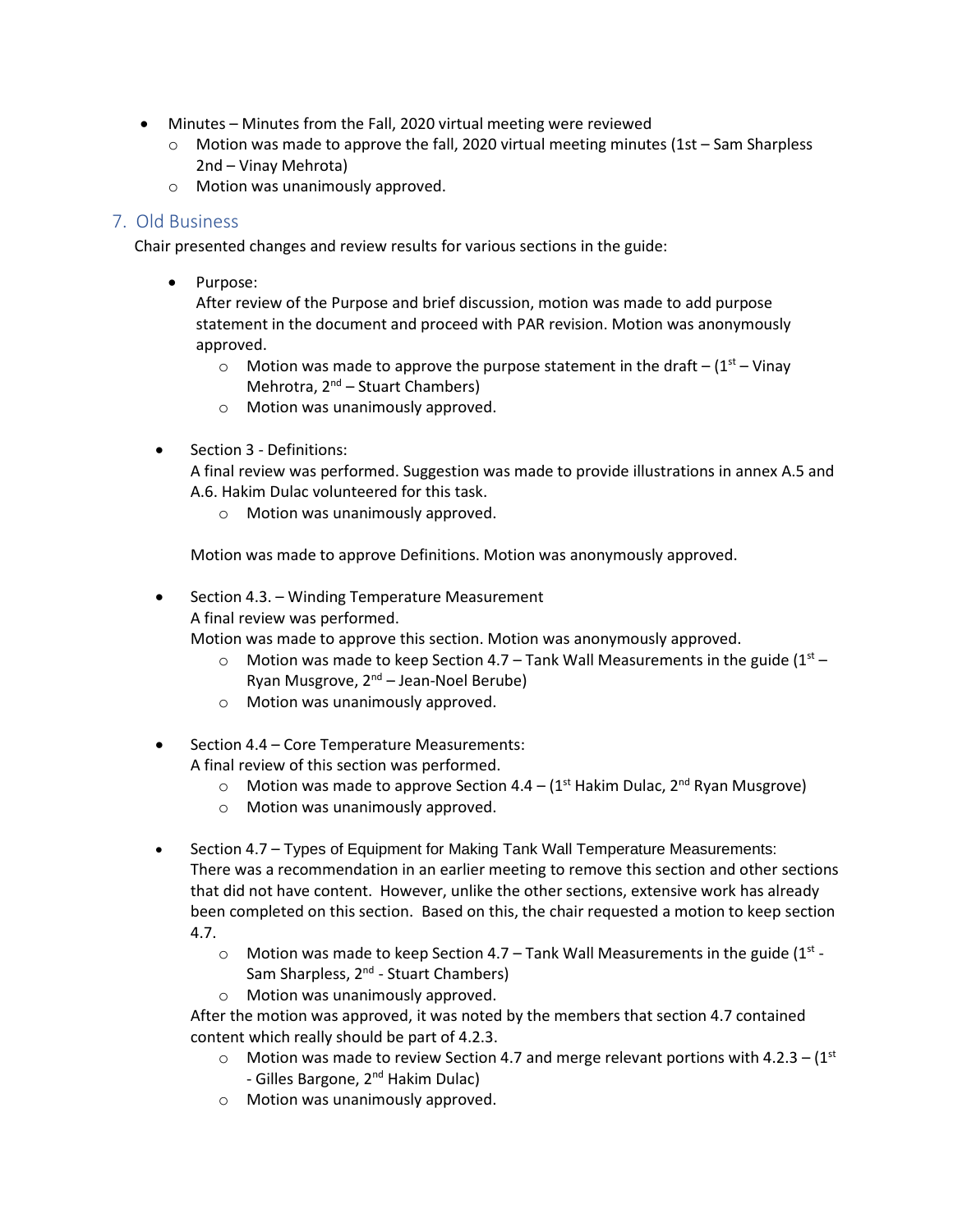- Section 4.11 Bolted Connection Temperature Measurements
	- $\circ$  Motion was made to approve section 4.11 (1<sup>st</sup> Sam Sharpless, 2<sup>nd</sup> Hakim Dulac)
	- o Motion was unanimously approved.

#### 8. New Business

- The chair proposed to:
	- o Start the process toward PAR Extension and PAR revision
	- o Move the guide toward ballot
	- o Schedule virtual meeting to review modified draft of the document

#### 9. Motion to adjourn (10:42)

- Motion was made to adjourn the meeting  $-(1^{st}$  Sam Sharpless,  $2^{nd}$  Juan Castellanos)
	- o Motion was unanimously approved.

#### 10. Minutes

The minutes were recorded by Zan Kiparizoski – Secretary and reviewed by Mark Tostrud – Chair

| WG PC57.165 - Participation List, Virtual Spring 2021 Meeting |                   |                     |                                            |  |
|---------------------------------------------------------------|-------------------|---------------------|--------------------------------------------|--|
| <b>Role</b>                                                   | <b>First Name</b> | Last Name           | Company                                    |  |
| <b>Member</b>                                                 | Suresh            | Babanna             | Southwest Electric Co.                     |  |
| <b>Member</b>                                                 | Gilles            | <b>Bargone</b>      | FISO Technologies Inc.                     |  |
| <b>Member</b>                                                 | Jean-Noel         | Berube              | Rugged Monitoring Inc.                     |  |
| <b>Member</b>                                                 | Juan              | Castellanos         | <b>Prolec GE</b>                           |  |
| <b>Member</b>                                                 | Stuart            | Chambers            | Powertech Labs Inc.                        |  |
| <b>Member</b>                                                 | Scott             | <b>Digby</b>        | <b>Duke Energy</b>                         |  |
| <b>Member</b>                                                 | <b>Hakim</b>      | Dulac               | <b>Qualitrol Company LLC</b>               |  |
| <b>Member</b>                                                 | Sheldon           | Kennedy             | Niagara Transformer                        |  |
| <b>Secretary</b>                                              | Zan               | Kiparizoski         | <b>Howard Industries</b>                   |  |
| <b>Member</b>                                                 | Vinay             | Mehrotra            | SPX Transformer Solutions, Inc.            |  |
| <b>Member</b>                                                 | Anatoliy          | Mudryk              | <b>Camlin Power</b>                        |  |
| <b>Member</b>                                                 | Martin            | <b>Munoz Molina</b> | Orto de Mexico                             |  |
| <b>Member</b>                                                 | Ryan              | Musgrove            | Oklahoma Gas & Electric                    |  |
| <b>Member</b>                                                 | Steven            | Schappell           | SPX Transformer Solutions, Inc.            |  |
| <b>Member</b>                                                 | Samuel            | Sharpless           | <b>Rimkus Consulting Group</b>             |  |
| <b>Chair</b>                                                  | <b>Mark</b>       | <b>Tostrud</b>      | Dynamic Ratings, Inc.                      |  |
| <b>Member</b>                                                 | Trenton           | Williams            | <b>Advanced Power Technologies</b>         |  |
| <b>Guest</b>                                                  | Muhammad          | Ali                 | <b>American Electric Power</b>             |  |
| Guest                                                         | Gene              | <b>Blackburn</b>    | Gene Blackburn Engineering                 |  |
| <b>Guest</b>                                                  | William           | <b>Boettger</b>     | <b>Boettger Transformer Consulting LLC</b> |  |
| Guest                                                         | Solomon           | Chiang              | The Gund Company                           |  |